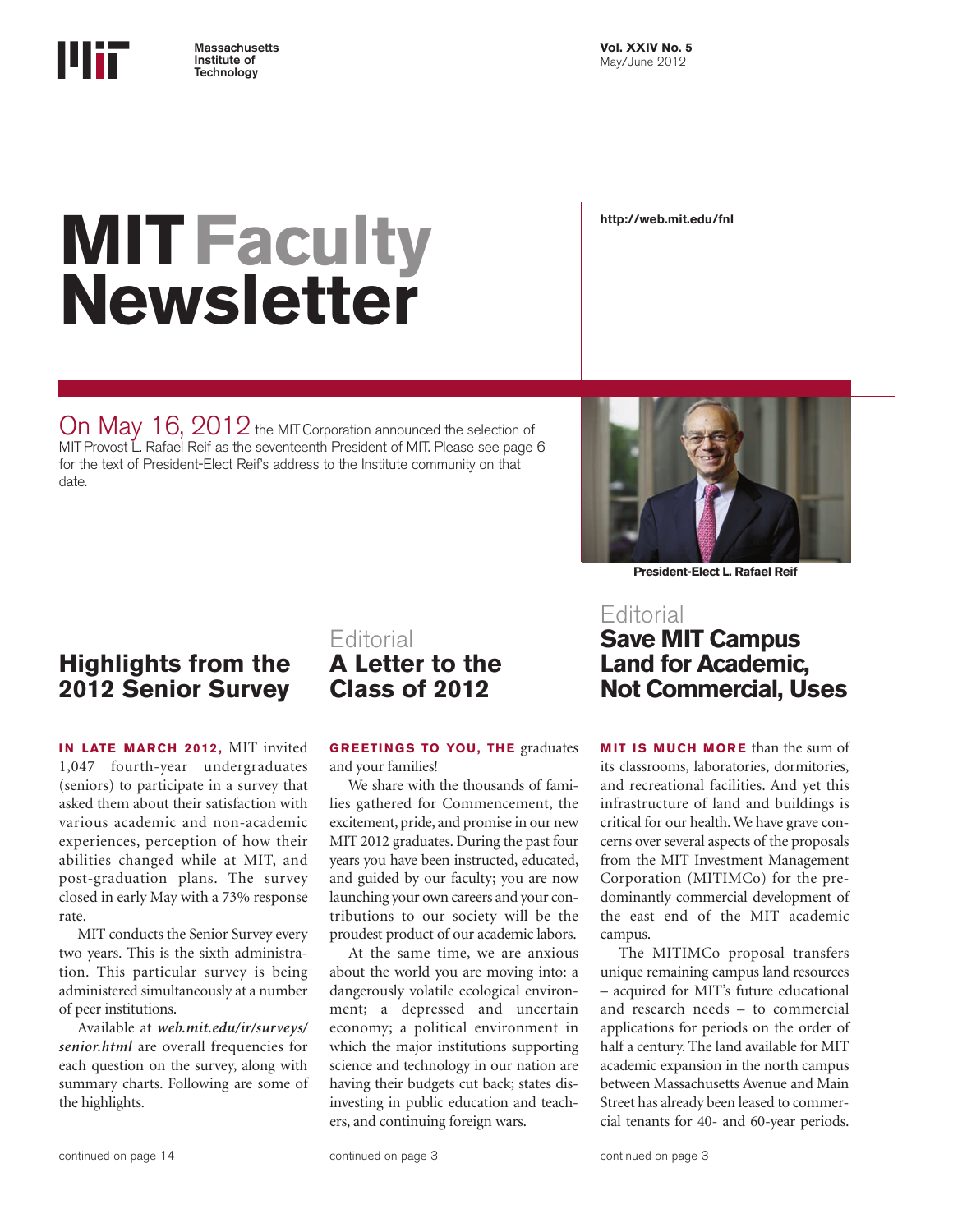# contents

| <b>The MIT Faculty</b><br><b>Newsletter</b><br><b>Editorial Board</b>           | Vol. XXIV No. 5                  |    | May/June 2012                                                                     |
|---------------------------------------------------------------------------------|----------------------------------|----|-----------------------------------------------------------------------------------|
|                                                                                 |                                  | 01 | <b>Highlights from the 2012 Senior Survey</b>                                     |
| <b>*Robert Berwick</b><br>Electrical Engineering & Computer Science             | Editorial                        | 01 | A Letter to the Class of 2012                                                     |
| <b>Markus Buehler</b><br>Civil & Environmental Engineering                      | Editorial                        | 01 | <b>Save MIT Campus Land for Academic,</b>                                         |
| *Nazli Choucri<br>Political Science                                             |                                  |    | <b>Not Commercial, Uses</b>                                                       |
| <b>Olivier de Weck</b><br>Aeronautics & Astronautics/Engineering Systems        | From The<br><b>Faculty Chair</b> | 04 | <b>MIT Values and Culture</b><br>Samuel M. Allen                                  |
| <b>Ernst G. Frankel</b><br>Mechanical Engineering                               |                                  | 06 | <b>Text of President-Elect Reif's Remarks</b><br>to the MIT Community             |
| *Jean E. Jackson<br>Anthropology                                                |                                  |    | L. Rafael Reif                                                                    |
| *Gordon Kaufman<br>Management Science/Statistics                                |                                  | 09 | <b>Text of President Hockfield's Remarks</b><br>to the MIT Community              |
| *Jonathan King (Chair)<br>Biology                                               |                                  |    | Susan Hockfield                                                                   |
| <b>Helen Elaine Lee</b><br>Writing and Humanistic Studies                       |                                  | 10 | <b>Concerns Over the Lack of Graduate Student</b><br>Housing in the MIT 2030 Plan |
| *Stephen J. Lippard<br>Chemistry                                                |                                  |    | <b>Brian Spatocco</b>                                                             |
| <b>Seth Lloyd</b><br>Mechanical Engineering                                     | M.I.T. Numbers                   | 13 | From the 2012 Senior Survey                                                       |
| <b>Fred Moavenzadeh</b><br>Chil & Environmental Engineering/Engineering Systems | M.I.T. Numbers                   | 16 | From the 2012 Senior Survey                                                       |

Civil & Environmental Engineering/Engineering Systems

**\*James Orlin** Sloan School of Management

**\*Ruth Perry** Literature Section

**\*George Verghese (Secretary)** Electrical Engineering & Computer Science

**Rosalind H. Williams**

Science, Technology, & Society/Writing

**\*Patrick Henry Winston** Electrical Engineering & Computer Science

**David Lewis**

Managing Editor

\*Editorial Subcommittee for this issue

**Address** MIT Faculty Newsletter Bldg. 11-268 Cambridge, MA 02139

**Website** http://web.mit.edu/fnl

**Telephone** 617-253-7303 **Fax** 617-253-0458 **E-mail** fnl@mit.edu

**Subscriptions** \$15/year on campus \$25/year off campus Photo credit: Pages 1, 7, 8, 9 Dominick Reuter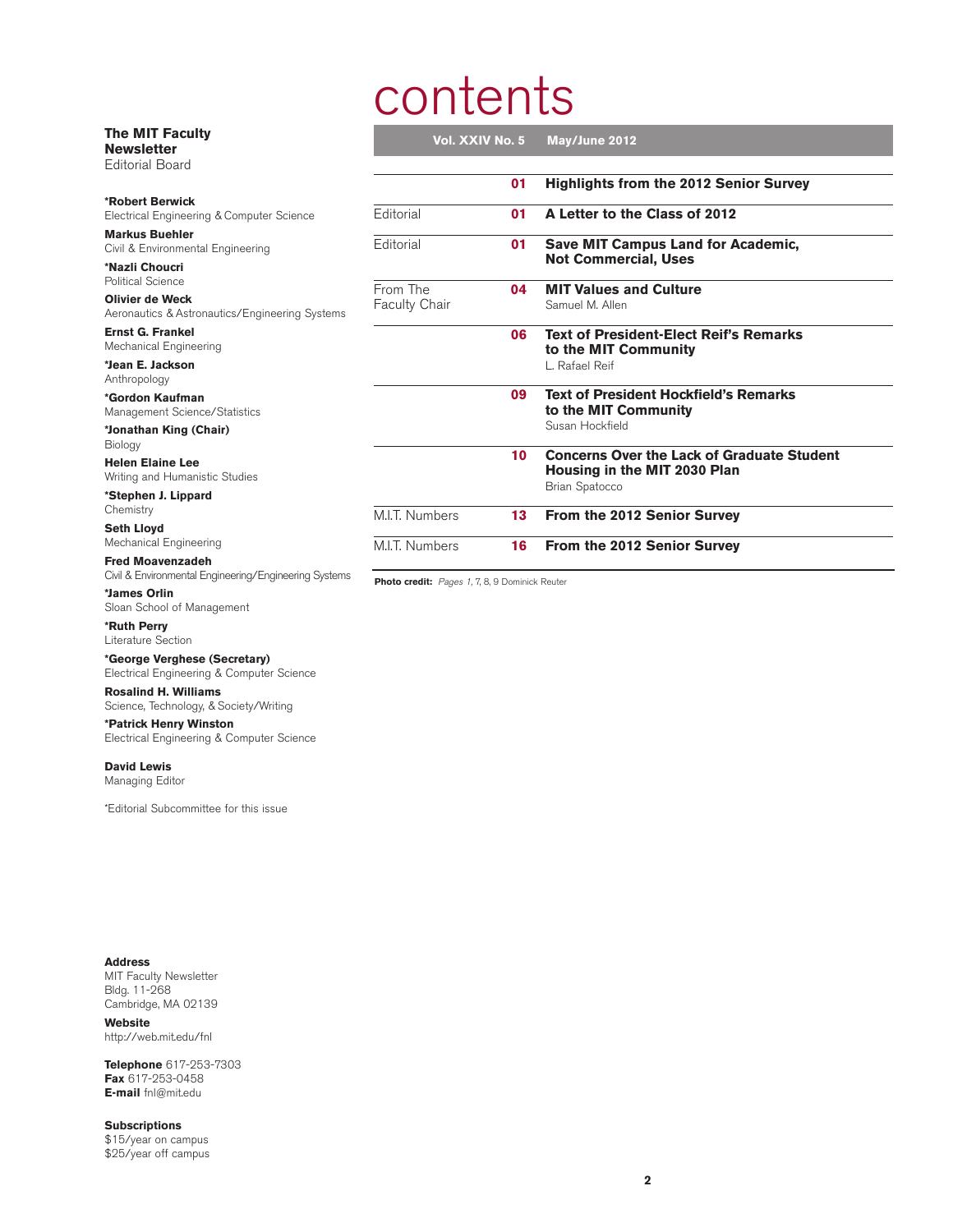#### **A Letter to the Class of 2012** continued from page 1

MIT faculty do not have magic answers or prescriptions to these problems. Most of us do, however, believe that investment in new knowledge of the natural and engineered worlds is invaluable; that the application of advances in science and technology to pressing social problems is among the most effective means of raising the human standard of living; and that such progress depends on an educated and dedicated scientific and technical workforce. We also know a great deal about the ills that afflict human populations, including disease, lack of clean water and air, the burdens of poverty, and the destructiveness of largescale war.

We believe that in the world of the twenty-first century there can be no true democracy without an electorate that is scientifically, historically, and technologically literate, that can reason analytically and face the facts.

We believe that science and technology must be used wisely, taking human needs and history into account.

We have seen with pride the active interest that many of you have taken in mitigating and reversing the consequences of climate change, your desire to improve the Earth and the well-being of its inhabitants; that is one of the pillars of an MIT education.

We are deeply disturbed by the predominance of military solutions to settle conflicts with the loss of lives and the diversion of hundreds of billions of dollars that could be used to develop ours and others' societies. Despite disarmament progress, thousands of nuclear weapons are still on hair-trigger alert around the world, reducing our security through their possible accidental use, and draining productive economic resources. Redirection of these fiscal resources into alternative energy programs, new approaches to diagnosing and treating diseases, improved education for our young, and continued expansion of telecommunication networks and technologies, offers enormous prospects for concrete advances in our economy and general standards of living. Sharing these advances with other countries could make the world more secure for all. These are the kinds of jobs that we hope many of you will be doing in the future.

On behalf of the entire faculty, we wish you the strength and commitment for these tasks. We know that you have the skill and training. May you have good luck as well.  $\mathcal{L}_{\mathcal{A}}$ 

#### **The Editorial Board of the** *MIT Faculty Newsletter*

**Save MIT Campus Land for Academic, Not Commercial, Uses** continued from page 1

The new proposal prepares the way to make comparable longterm leases on MIT's precious remaining land resources on the east end of campus. Future development of educational, housing, recreation, and academic research facilities will be sharply constrained. This is the last remaining land available for campus-based uses. Implementation of MITIMCo's plan has the potential to do serious and irreversible damage to MIT's future educational and research missions.

We recognize that the MITIMCo development will generate substantial real estate investment returns to MIT's endowment. However, returns on astute real estate investment can be had all over the U.S. and in many cities outside the U.S. Land for MIT campus development in Cambridge is unique and irreplaceable. Using it solely to generate financial returns neglects the enormous opportunity cost incurred if we lose MIT's options for future expansion and development of our current community learning and living centers. This seems to us to be fundamentally unsound.

Many of our concerns have been raised in the *Faculty Newsletter*, *web.mit.edu/fnl/*, with articles related to "MIT 2030" by knowledgeable faculty and staff in the November/December 2011 issue. A general response from the administration appeared in the March/April 2012 issue, but the following concerns are not directly addressed:

- The plan was developed without proper and critical input from MIT's faculty, staff, and students. The process even failed to incorporate the advice and experience of MIT faculty who are national experts on urban development.
- The very serious housing needs of our graduate students, staff, postdoctoral fellows, and (especially younger) faculty have been given low priority. In fact, the initial plan included only 60 units of housing, ignoring the serious analysis and request from the Graduate Student Council (GSC) for substantial new housing, and earning the hostility of our East Cambridge neighbors. (See related article by the GSC president, page 10.)
- The proposal fails to seriously consider the impact of the resulting tens of thousands of increased daily auto and transit trips into and out of Kendall Square on the ability of MIT faculty, students, and staff to get to and from the Institute.
- The proposal may violate prior agreements between MIT, the City of Cambridge, and the federal government, risking substantial liability.

We fear that MITIMCo's separation from responsibility for MIT's educational and research integrity has contributed to the imbalanced proposal. We are also concerned that the substantial participation in plan development by individuals who may stand to gain directly in proportion to the size of the commercial

continued on next page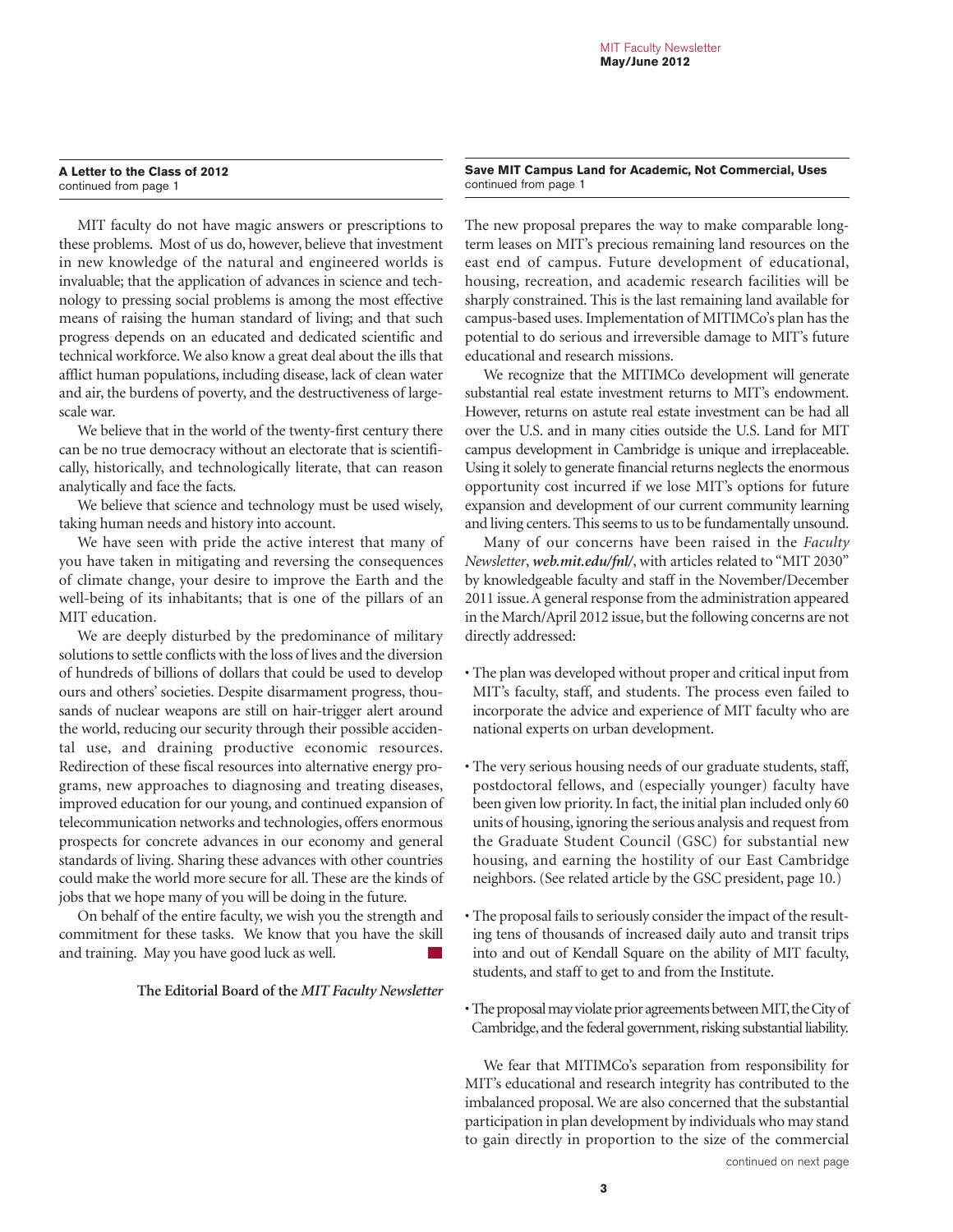#### **Save MIT Campus Land for Academic, Not Commercial, Uses** continued from preceding page

development introduces conflict of interest issues, and departs from traditional MIT decision-making processes.

We believe the MIT Corporation should instruct MITIMCo to refrain from submitting the zoning petition they

apparently plan to place before the Cambridge Planning Board until there has been a fuller and more careful further review by a faculty committee that includes DUSP representatives as well as student and staff constituencies. This will

allow a more thorough, thoughtful, longterm plan for irreplaceable land resources that are crucial for MIT's future.

**Editorial Subcommittee** (six members of which are Cambridge residents)



# From The Faculty Chair **Samuel M. Allen MIT Values and Culture**

**THE SEARCH FOR MIT'S** seventeenth President provided an unusual opportunity to poll the MIT community on the challenges and opportunities facing the Institute, and to engage in discussions about what candidate qualities the Search Committee should be seeking. I participated in the majority of the Search Committee's meetings with community groups. Summaries of the major discussion points were prepared and distributed to the entire Committee. The Search Committee will be meeting with our President-Elect, Professor L. Rafael Reif, during the last week of May to share many of the things we learned. There were many recurring themes in our discussions, ranging from the need for renovation of

many of the campus' buildings to the expectation that the share of MIT research that will be supported by the federal government will diminish significantly in the near future. But there were also quite a few discussions centered on MIT's values.

The topic of MIT's *organizational culture* has interested me since I took a class called "Cross-Cultural Conflict" two years ago at UMass Boston. One of the papers we read for the class was "Organizational Culture," written by our colleague MIT Sloan School of Management Professor Emeritus Edgar Schein (*American Psychologist* 45 (2) pp. 109–119 (1990)). Schein defines culture:

*as (a) a pattern of basic assumptions, (b) invented, discovered, or developed by a given group, (c) as it learns to cope with its problems of external adaptation and internal integration, (d) that has worked well enough to be considered valid and, therefore (e) is to be taught to new members as the (f) correct way to perceive, think, and feel in relation to those problems.*

Schein makes the point that an organization's cultural assumptions are not easy to pin down and that they are best investigated by an outsider through extensive observation, interviews, and analysis. I proposed writing a paper about MIT's culture for one of my classes at UMass and my professor,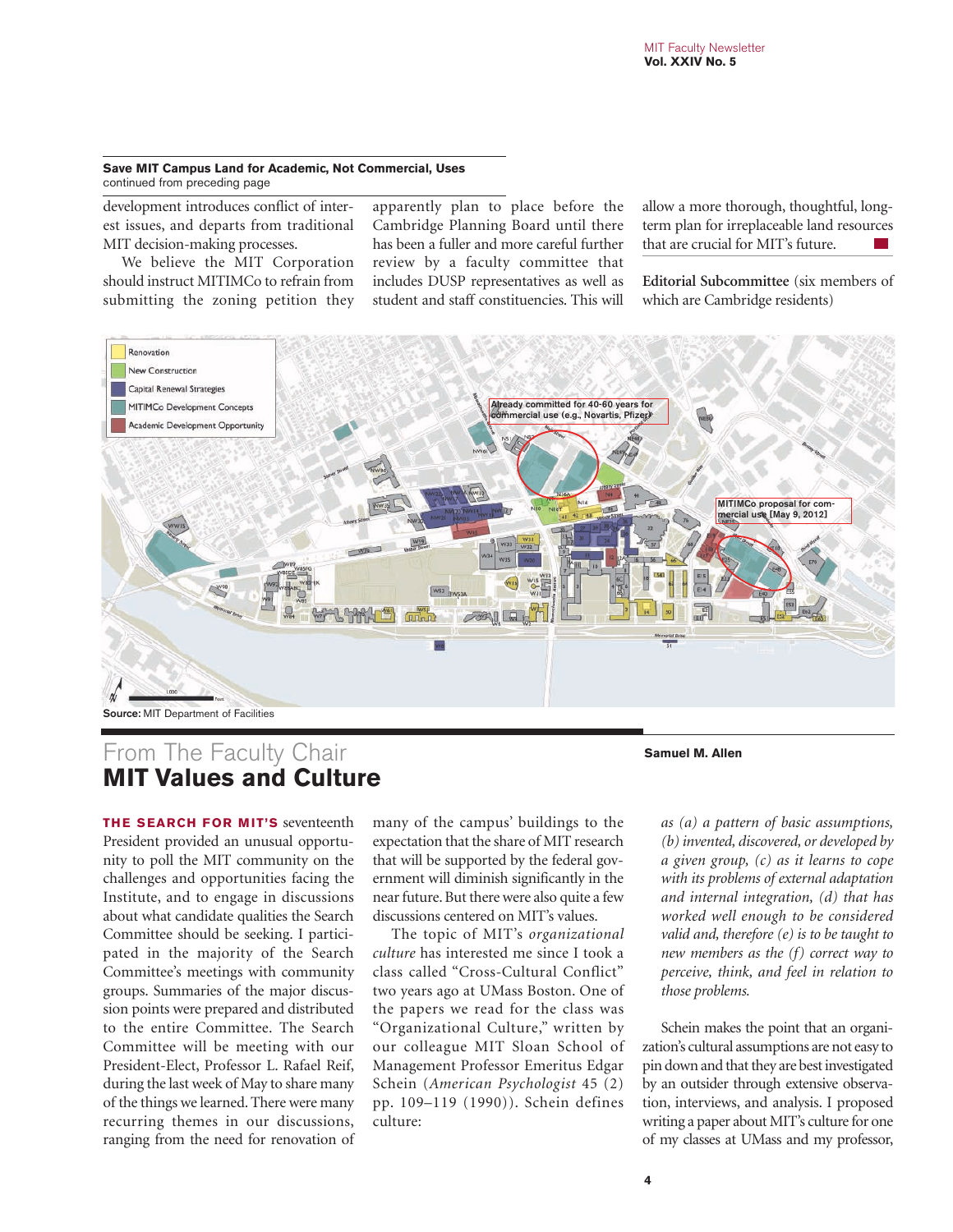David Matz, discouraged it because he'd "have no way of judging if [my] analysis was correct." My interest in the topic has not waned, and in light of all the input to the Presidential Search Committee it seemed like a good opportunity to revisit the idea. While my perceptions of MIT's culture are based on more than 30 years on the faculty, they are those of an engineer, not a psychologist or ethnographer, and may overlook important issues. Nonetheless I do hope this column will spur discussion of the topic, and I look forward to learning more from future discussions.

#### **Values**

An organization's *values* are distinct from its culture, but they provide a tangible window into its *culture*. A number of values were expressed repeatedly as the Search Committee surveyed different groups:

**Integrity** was mentioned as a top priority in screening candidates for President, and it certainly is a foundational aspect of MIT's culture. The swift dismissal a few years ago of a highlyvisible member of the community who falsified a résumé and the extensive publicity about the disciplinary action exemplify the depth of MIT's commitment to this aspect of organizational culture.

**Meritocracy** is also a fundamental value of the MIT community that was mentioned frequently as something held dear by the community. The Institute's rigorous processes for undergraduate and graduate admissions and processes for faculty promotion and tenure certainly reflect our focus on academic excellence.

**A commitment to diversity** was another consistent theme. While achieving the Institute's diversity goals is a work in progress, the recent past has seen significant steps forward, such as: founding MIT's Presidential Committee on Race and Diversity (1994), *The Report of the Status of Women in Science* (2002), the *Diversity Leadership Congress* (2008), the *Report of the Initiative on Faculty Race and Diversity* (2010), the *Inventing our Future* Website (2011) and the recent highly successful *Diversity Summit* (2012).

Individual viewpoints on meritocracy and diversity vary on campus, and have been expressed prominently in recent articles for the *Faculty Newsletter* and *The Tech*. Schein's article claims that disagreements over values are common in organizations and can provide insight to organizational culture.

**Creativity** is celebrated at MIT. The Institute has a wonderful reputation for fostering innovation and entrepreneurship, and we excel in the arts.

MIT also excels at **collaboration**. The relatively porous boundaries between departments, and increasingly between Schools, play a huge role in our success. Collaboration pervades research, educational programs, and community activities. It requires flexibility of organizational structures as well as governance systems and we do this very well.

We place a very high value on **educational opportunity** at MIT. This is exemplified by curricular breadth, the incorporation of cutting-edge research into classroom experience, extensive engagement of students at all levels in research, adaptation of new technologies to enhance learning, and needs-blind undergraduate admissions.

Several groups expressed appreciation of **"one MIT"** – the collective educational breadth of MIT's five Schools, and the value that students get by exposure to the variety of perspectives and methods of thought of different disciplines.

Each of these values is embodied in MIT's Mission Statement (see *web.mit.edu/facts/mission.html*).

#### **Culture**

Considering Schein's definition of organizational culture, and the values expressed to the Search Committee, I suggest the following as a set of components of MIT's culture:

- Academic rigor prepares MIT graduates for life.
- Research and teaching go hand-in-hand.
- A common educational experience designed around the General Institute Requirements prepares MIT graduates for

a broad range of career options and builds strong relationships with alumni/ae.

- Through its exceptional teaching and research, MIT has a significant role and responsibility in developing solutions to the world's major challenges.
- Inter- and multidisciplinary diverse groups, often including international collaboration, are required to work effectively in the pursuit of solutions to big challenges.
- Systems of shared governance were created so that decisions can be made with input from all stakeholders.
- The potential for excellence has no borders – such as nation, race, or social class – and an MIT education is accessible to everyone without regard to ability to pay.
- The pursuit and promotion of excellence will maintain MIT's position as a worldclass leader in higher education.

#### **Implications**

Cultural assumptions are deeply held and slow to evolve, especially in large organizations like MIT. But though deeply held, the assumptions may not serve the organization's long-term interests as the world outside MIT evolves. Understanding the assumptions is critical for an organization's leaders. What tensions currently exist because of these assumptions? Do these tensions indicate the assumptions are outmoded? If they are outmoded, what steps can the Institute's leaders take to promote change? Schein's article discusses a number of "embedding mechanisms" that leaders can adopt to effect change, such as setting criteria for awards, deciding what annual data to collect, and changing organizational structures.

We are embarking on a new phase in MIT's history, with a new President and a community that has recently been engaged in serious reflection about MIT. Understanding assumptions about MIT culture and assessing their appropriateness in 2012 should serve to inform MIT's new leadership team and help chart a course forward.  $\mathcal{L}^{\text{max}}$ 

**Samuel M. Allen** is a Professor in the Department of Materials Science and Engineering and Faculty Chair (smallen@mit.edu).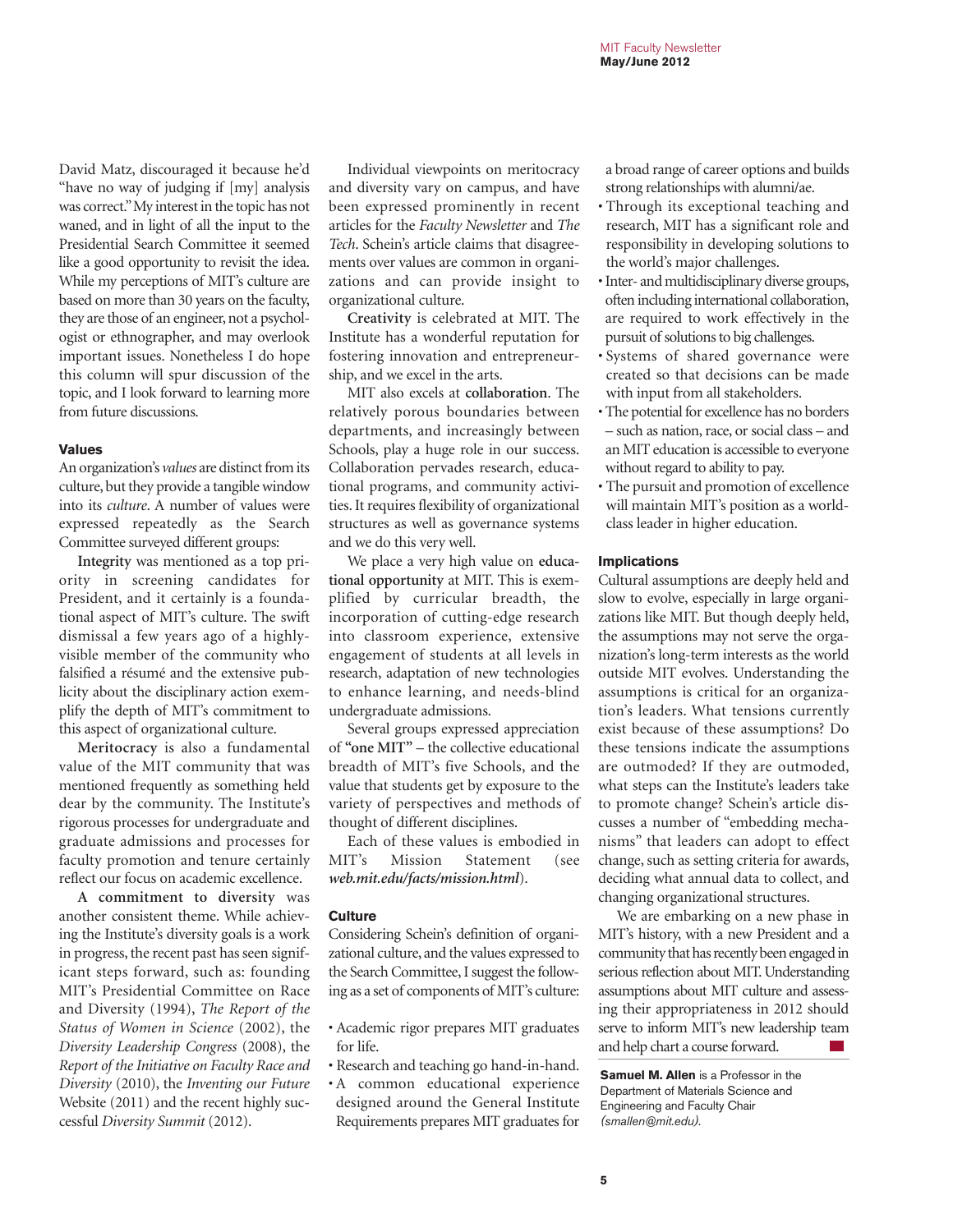# **Text of President-Elect Reif's Remarks** L. Rafael Reif **to the MIT Community**

*On May 16, 2012, it was announced that the MIT Corporation had selected L. Rafael Reif as the seventeenth President of MIT. Following is the text of President-Elect Reif's remarks to the MIT Community Meeting held that afternoon in Building 10-250.*

**IT IS INCREDIBLY HUMBLING** for me to stand before you as the presidentelect of MIT. I cannot tell you that this is a dream come true, because this is a dream I never dared to imagine.

My story is not too different from that of many of you. I grew up in a home wealthy in integrity and principles and values, but poor in everything material. I came to the U.S. as a graduate student to prepare myself for an academic career, which was the dream I envisioned for a better life. I did not speak English. A few decades later I am standing here in front of you, ready, eager, excited and inspired to lead one of the most remarkable academic institutions in the world.

I want to start by thanking the Presidential Search Committee and the Student Advisory Committee. I want to thank all the faculty, students and staff who participated in the search process. I want to thank the MIT Executive Committee, and the MIT Corporation.

I am deeply moved by the trust you all are placing in me. MIT is a great human treasure, and serving as its leader is a profound responsibility.

Before I say anything more, I want to take this opportunity to recognize and to

thank an exceptional individual whom I worked closely with for the last seven years: MIT's sixteenth president, Susan Hockfield.

We will have more appropriate occasions to honor Susan for her many accomplishments for MIT, and to honor her and her husband, Tom Byrne, for their service. But today, I want to personally thank Susan for the opportunity she gave me to work at her side to help advance the mission of MIT.

It has been an intense, fascinating, and stimulating assignment. I learned a great deal working with her, and I want to say to her today: Susan – thank you for giving me the opportunity of a lifetime.

As I said, given my history, becoming the president of MIT was very, very unlikely. My dream was to have an academic career back in Venezuela, not even in the U.S. But there was an incredible turning point.

**. . . . . . . . . .**

I earned my PhD in electrical engineering at Stanford, and I had stayed on for a year to do research. But it was May, and I had told everyone that I was moving back to Venezuela that fall. I was, in fact, already packing.

While attending a conference, I bumped into a colleague who'd left Stanford for MIT. He said MIT was looking for someone: Would I be interested? I said I was flattered, but I was noncommittal. (After all, I had seen pictures of the Blizzard of 1978…).

Then another MIT professor who chaired the Faculty Search Committee started recruiting me very hard. He would call every other night at home, trying to convince me to interview. Then at one point he said, "What are the chances that if you came to interview at MIT, you might like it?" I didn't want to say "Zero" – I didn't want to offend him. So I said, "Five percent." He said, "Five percent is not zero – why don't you come?"

My brother was actually doing a PhD at MIT, so I thought I could visit him and interview at the same time. So I came, I spent a day here, and I realized – "This is it!"

MIT made me an offer, and I accepted right away (for a lower salary, by the way…). We packed the car with all our belongings, and drove all the way across the country. It took about three weeks, most of it camping. My moving expenses were a bunch of receipts for campsites.

I finally got here – MIT became my home, and I never left.

**. . . . . . . . . .**

MIT is a place I call home because it is the institution where I grew up as a faculty member, and that I am indebted to for providing the stimulating, collegial, and collaborative environment that nurtured me and made possible my dream for a better life, my academic career.

I know I am not alone when I call MIT my home. All MIT faculty, students, staff, and postdocs view MIT as their home: the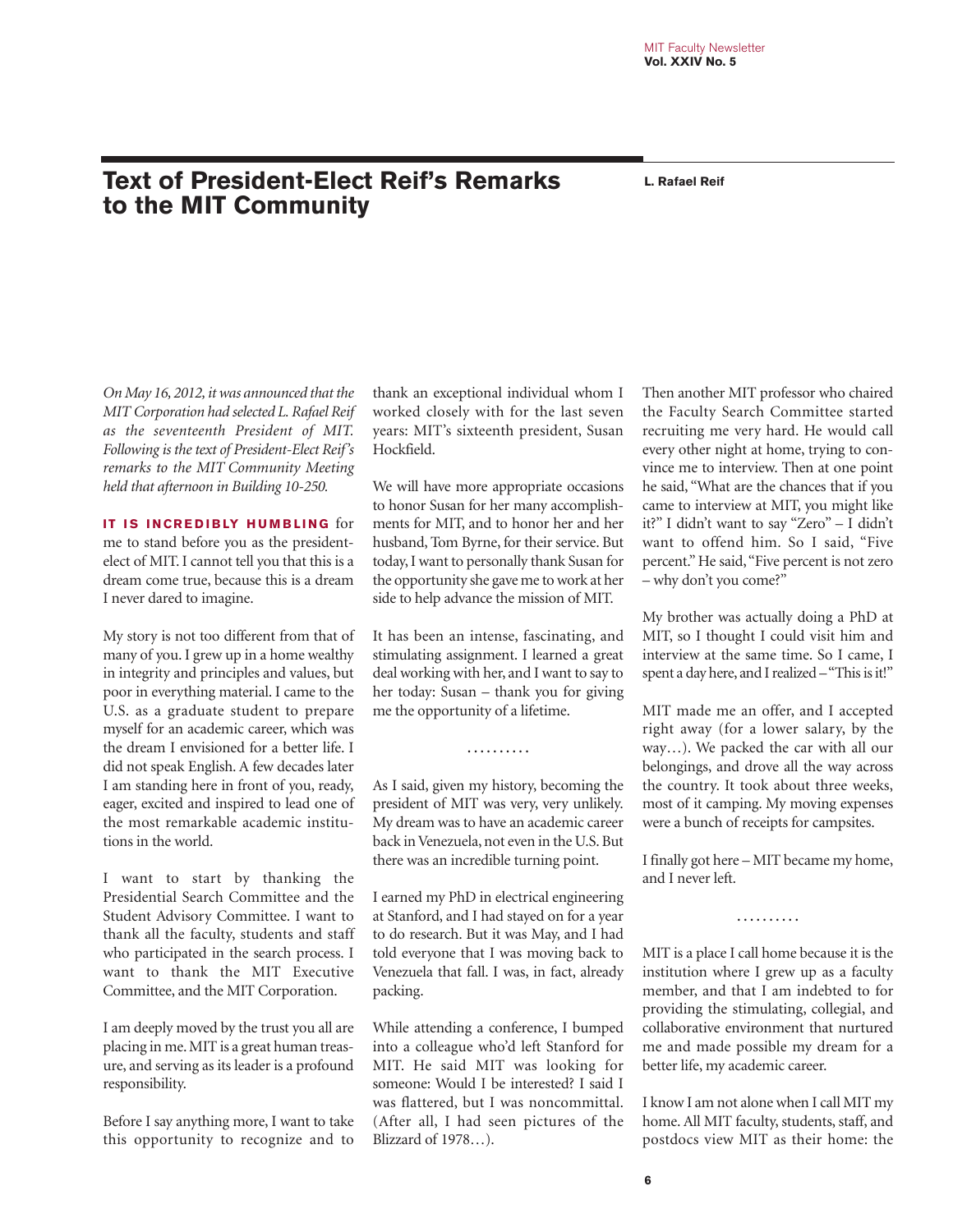

**From left to right: Former President Charles Vest, President Susan Hockfield, President-Elect L. Rafael Reif, Former President Paul Gray**

home of an extended family of curious, creative individuals who collaborate daily with each other to advance MIT's mission. I am one of them.

In leading MIT, I will be guided by MIT's values and principles. The values I most cherish include:

**. . . . . . . . . .**

- A commitment to meritocracy and integrity,
- A commitment to excellence,
- A commitment to always take the high road and do what is right, and to make a positive, constructive contribution to society,
- A commitment to care for the MIT community, to respect all members of our community, and to recognize everyone's contribution to the mission and wellbeing of MIT,
- A commitment to equity and inclusion, and to keeping our community open and diverse by every measure, including race, gender, religion, nationality, sexual

orientation, disability, and socioeconomic background.

• And a commitment to our students. Every member of our faculty knows the thrill of teaching our incredible students. The questions they ask make you grateful that the future is in their hands. To prepare them for that future, we need to teach them not only the rigor of their disciplines, but also how to use their gifts, and the human values that make those gifts worthwhile.

In leading MIT, I intend to honor and practice these values – within the following guiding principles:

- I believe that the job of the administration is to support our faculty, students, and staff, to enable them to do what they came to do at MIT: to advance knowledge, to educate students, to address today's great global challenges.
- I believe the job of our faculty is to educate and inspire our students, sometimes in our classrooms and laboratories, sometimes through research, and always by example.
- I believe the job of our students and alumni is to make the world a better place, to leave it better than they found it.
- And I believe the goal of our whole community is to leave MIT stronger than we found it, for the benefit of those who come after us.
- Above all, I believe that MIT because of what it stands for and because of its distinctive strengths – has been and must continue to be a force for the good, for the nation and for the world.

In the next few months, I will seek your help in collectively imagining the MIT of the future. I suggest we use as our guide the following words of MIT's mission statement:

*"To advance knowledge and educate students"* 

*"To bring knowledge to bear on the world's great challenges"*

*"With the support and intellectual stimulation of a diverse community"* 

*"For the betterment of humankind."*  continued on next page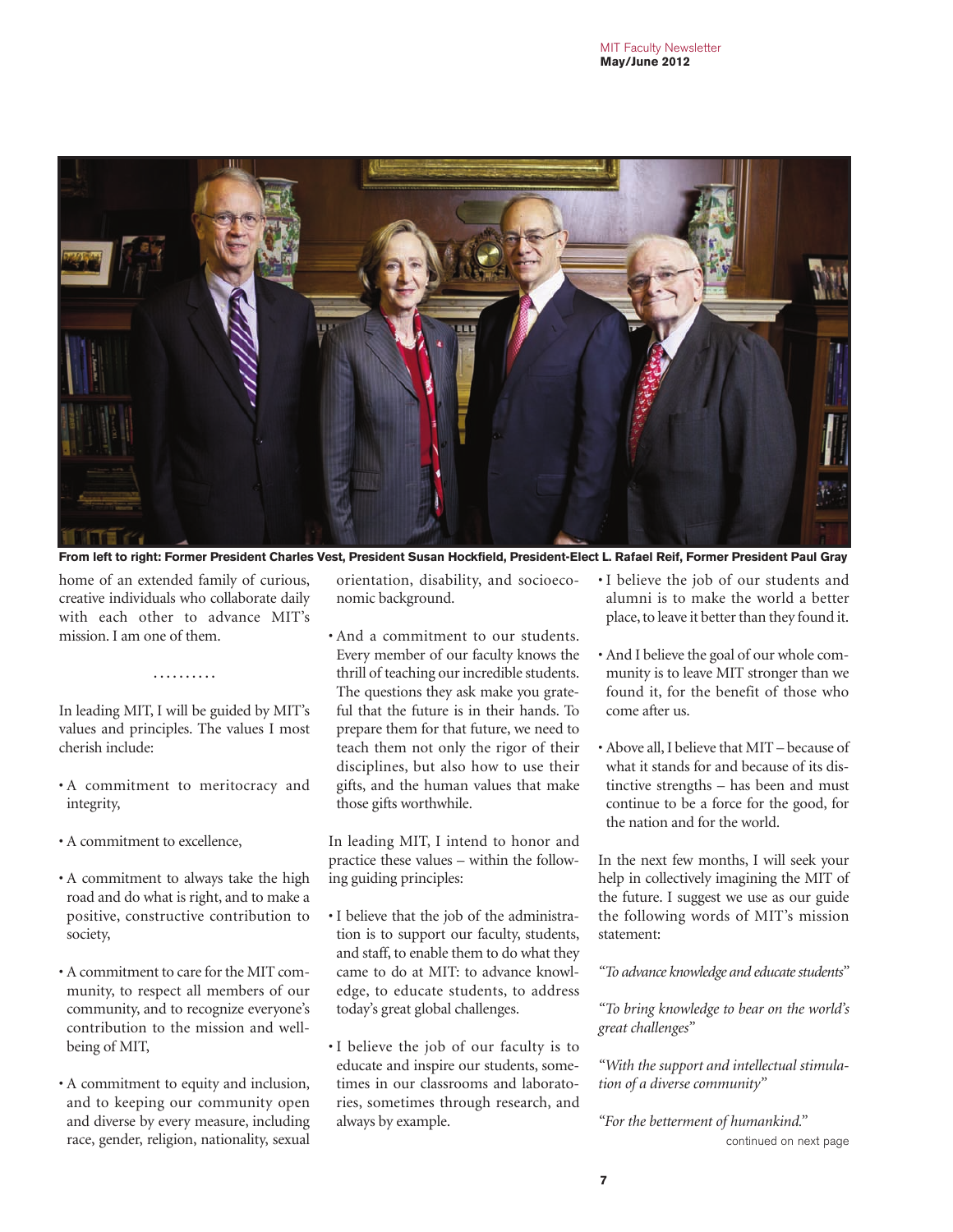**Text of President-Elect Reif's Remarks** continued from preceding page

Educating students is central to our mission, so let's focus, Institute-wide, on innovations in teaching and learning, to further enrich the powerful MIT formula of "Mind and Hand."

Advancing knowledge is central to our mission too, and so is the responsibility to help understand and overcome the world's great challenges. So let's continue to identify those challenges where we, as a community, can make a significant contribution, for the betterment of humankind.

And let's continue to work together to strengthen MIT's diverse and intellectually stimulating environment, so that every member of our community can grow and thrive.

**. . . . . . . . . .**

A time of transition should also be a time for reflection – a time to assess where we are and where we are going. Let's assess what we are doing that works well, and what we are doing that is not working well.

I intend to spend the next few months listening to our community: our faculty and students, our staff and our postdocs, our Corporation members and our alumni. I will start with the Presidential Search Committee and the Student Advisory Committee, since they generously invested so much of their time understanding the needs and aspirations of our community.

As I embark on this listening tour, I have one important request: please be candid with me! I love the fact that the people of MIT tell you what they think – even when it's not what you want to hear! That is part of the secret of our success – and I hope you will not allow the "president" title to stop you from speaking to me frankly.



**President-Elect Reif and Faculty Chair Sam Allen**

Needless to say, the title of "provost" never stopped you. That should not change….

**. . . . . . . . . .**

MIT has been privileged in its presidents. This is a community of inspiring values and bold aspirations. Over and over, it has chosen presidents who have lived up to those values and aspirations.

As I embark on this listening tour, I have one important request: please be candid with me! I love the fact that the people of MIT tell you what they think  $-$  even when it's not what you want to hear! That is part of the secret of our success – and I hope you will not allow the "president" title to stop you from speaking to me frankly.

Before I conclude, I want to introduce you to my family – my wife Chris, my daughter Jessica, her husband, Benjamin Caplan, and my son, Blake – who are here with me today. They graciously understand (well, most of the time…) that they have to share me with my MIT extended family. I am profoundly grateful to them. They are the source of my strength.

**. . . . . . . . . .**

By listening to the collective wisdom of our community, I hope I can do the same.

Let me conclude with the obvious recognition that there is a great deal to do, and that the sooner we start doing, the more we can get done. Which means that I will be approaching you and seeking your help soon, much sooner than you expect.

From the bottom of my heart, thank you all.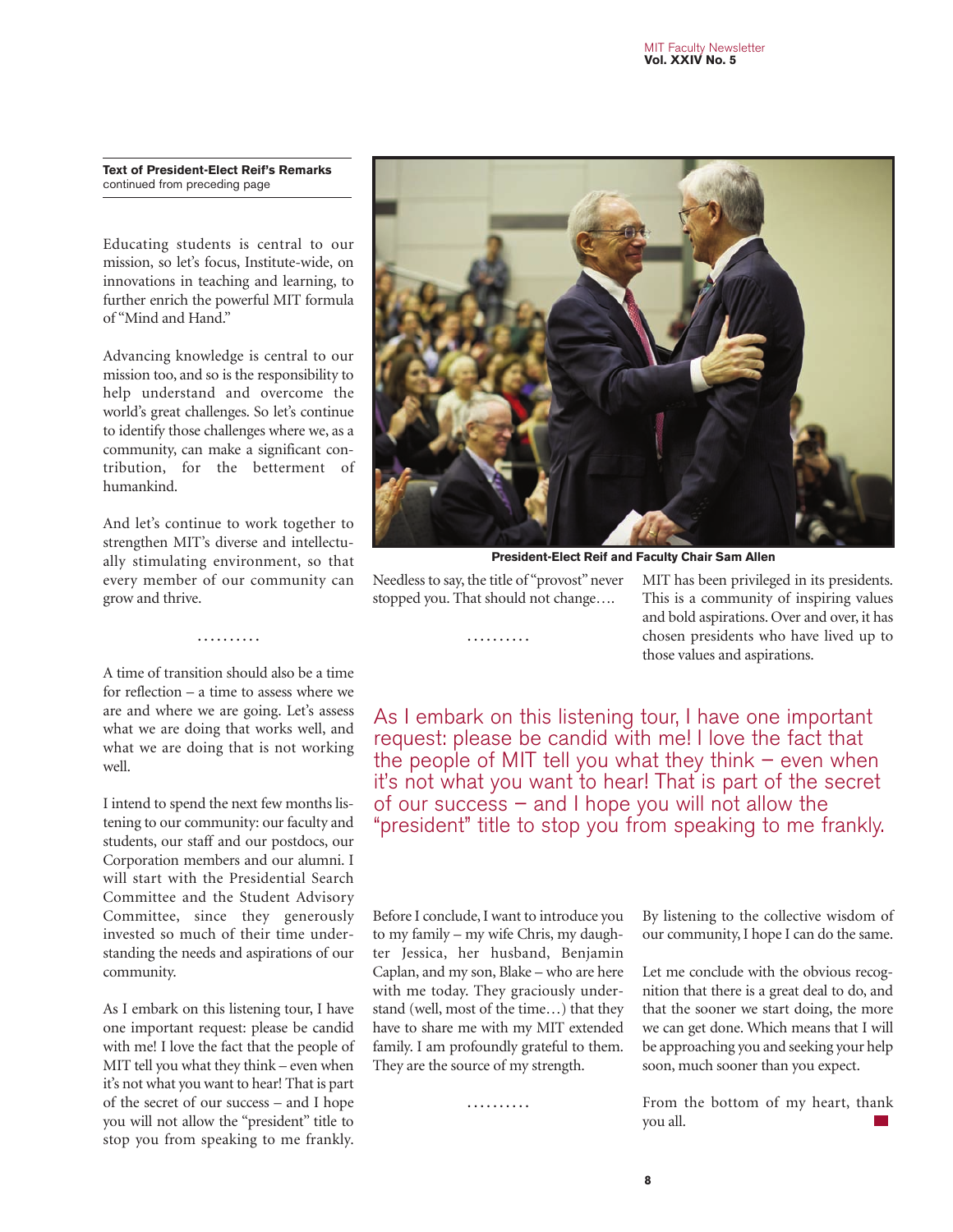# **Text of President Hockfield's Remarks** Susan Hockfield **to the MIT Community**

**TODAY IS A HUGELY EXCITING day** for MIT. I cannot imagine anyone better prepared for the job of MIT's president than Rafael Reif. Nor can I imagine anyone better suited to serve this community in this moment. Our president-elect is well known to many in the MIT com-

munity, but not to all. So, for those who

Task Force, which allowed MIT to navigate the global economic turmoil while staying true to our central values, and to emerge equipped with important new strengths. Perhaps most important of all is his unfailing ability to listen to, and learn from, many different points of view, without losing his fantastic sense of humor.

pioneer the discipline: by reimagining the undergraduate curriculum." That was when I knew that he understood the inextricable connection between education and research that lies at the heart of a great research university, and it was when I knew I wanted him to help me lead MIT.



**President Hockfield Presenting President-Elect Reif with Number 17 MIT Baseball Jersey**

have not had the privilege of working with Rafael, I want to give you a sense of the qualities I admire in him most.

President-Elect Reif is a brilliant, farsighted strategic thinker. His vision helped define the path forward for MIT's global engagements, and he spearheaded the development of *MITx* and edX. His cando practicality and creative problem solving strengthened our financial foundation, positioning us to weather the global financial crisis. His collegial, consensus-building leadership inspired and fueled the Institute-wide Budget Planning

When I learned that the Presidential Search Committee had selected Rafael Reif, I thought the choice was perfect, because I knew that they had seen the same remarkable character and wisdom that, in 2005, inspired me to choose him as provost. At the time, Rafael was head of EECS. Under his leadership, the department had embarked on a major revamping of their undergraduate curriculum, and I was puzzled, frankly. Weren't they already the best program in the country? So I asked him to explain, and he answered, "That's how we

Rafael, as you know better than anyone, leading MIT is a team sport. All sports have rules, so, I want to present you with the rulebook, handed down now by three generations of MIT presidents: *Roberts Rules of Order*. Sports also have uniforms, so, in light of your past sporting achievements, I wanted you to have your own team shirt, as you become MIT's seventeenth president: an MIT baseball jersey, emblazoned with your number. Truly great teams have great leaders, and MIT could not be luckier to have found its next leader in you.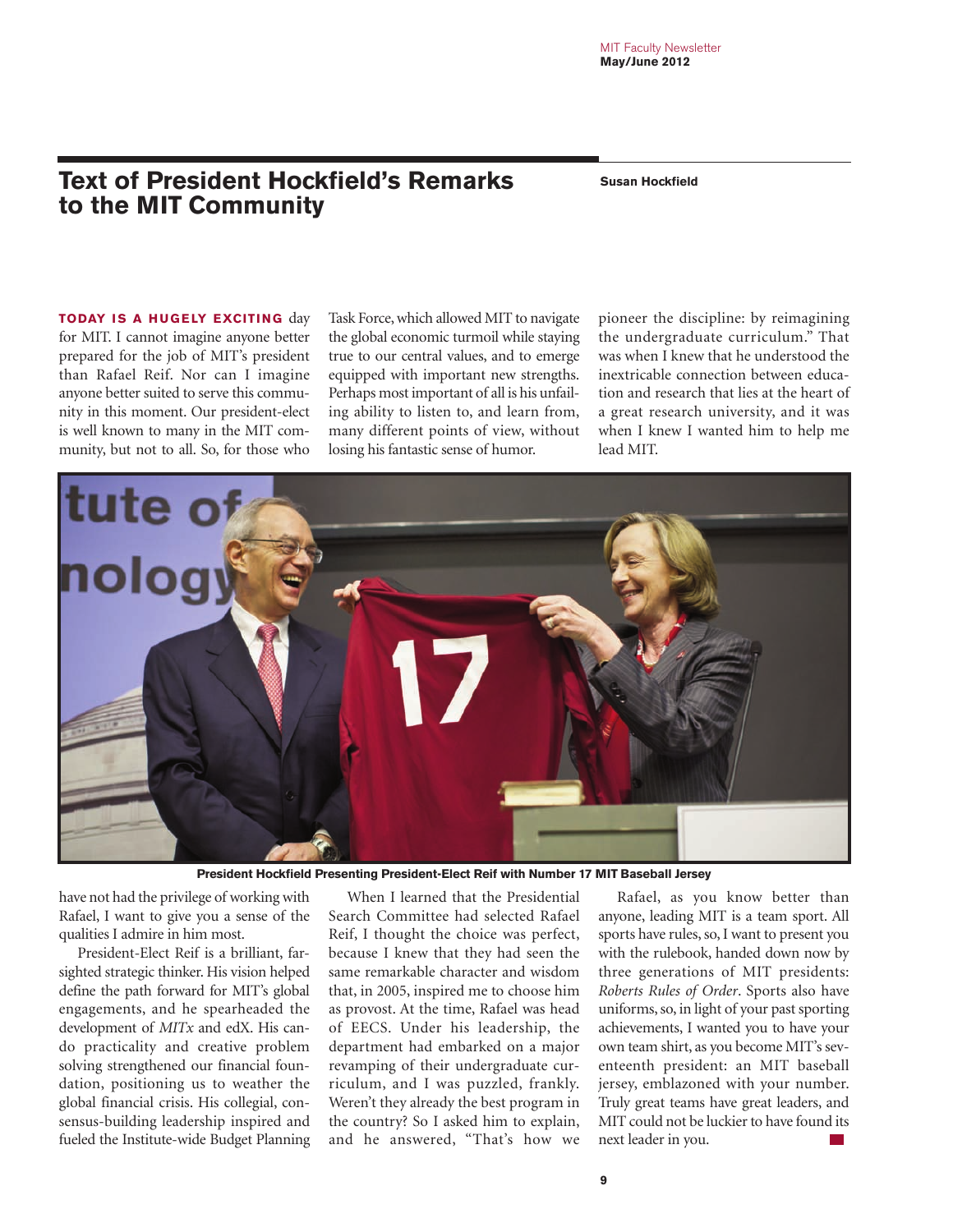# **Concerns Over the Lack of Graduate Brian Spatocco Student Housing in the MIT 2030 Plan**

#### **Introduction**

**PROMPTED AND MOTIVATED** by the recent remarks of our President-Elect Rafael Reif when he noted, "A time of transition should also be a time for reflection – a time to assess where we are and where we are going," I write today to discuss a very serious external threat to the way our Institute does business and how our community lives. Specifically, during my two years of service as the Graduate Student Council's (GSC) Housing and Community Affairs (HCA) co-chair and a member of the Kendall Square Advisory Committee, I have developed significant concerns regarding the availability and accessibility of housing in surrounding regions as well as the higher order effects this will have on both the faculty and student communities at MIT.

To be very clear, our institute has shown significant commitment over the last decade with regards to its development of housing and support of our residential communities. In spite of these efforts, we now face unprecedented external market forces which have the power to irrevocably damage the ways and places in which we live. Thus, if we aim to be preemptive, rather than simply reactionary, in addressing the rapid changes that are increasingly taking place around us I propose here that we begin a collaborative conversation among students, faculty, staff, and administrators to set forth a vision for how our communities are defined and how to sustain our vibrant and invaluable residential community in an ever-changing housing market.

Although most of our statistics have come from studies of and on behalf of the

graduate student community, I believe there exist far more commonalities between the faculty and graduate communities than we might otherwise acknowledge. For starters, approximately

other words, we frequently reside where faculty live, with families, and in adjacent stations of life. Thus, I hope that some of my message may find resonance with many among the faculty.



62% of graduate students live off campus. This amounts to over 4,000 graduate students living primarily in the cities of Cambridge (59%), Boston (13%), and Somerville (11%) [percentages are of the total number of students who live off campus (4051). Numbers have an error of approximately  $+/- 2\%$  – the same neighborhoods in which a majority of faculty and staff currently reside. In addition to being neighbors, our demographics exist somewhere between undergraduates and faculty in terms of our international diversity (38% international), our marital statuses (31.6% with spouses or partners), and the number of households with dependents (~7% with dependents). In

To get straight to the point: It is our belief that, if left unchecked, the Cambridge rental housing crisis will not only have a profound effect on the quality of life of our many off-campus MIT community members, but it may also markedly impact our ability to attract the talent as well as maintain the level of productivity which fuel our academic pursuits. For these reasons, I propose that an honest and frank conversation begin now in order to equip us strategically to manage the exogenous market as well as guide our current and future campus (and abutting land) development in the best interests of our communities.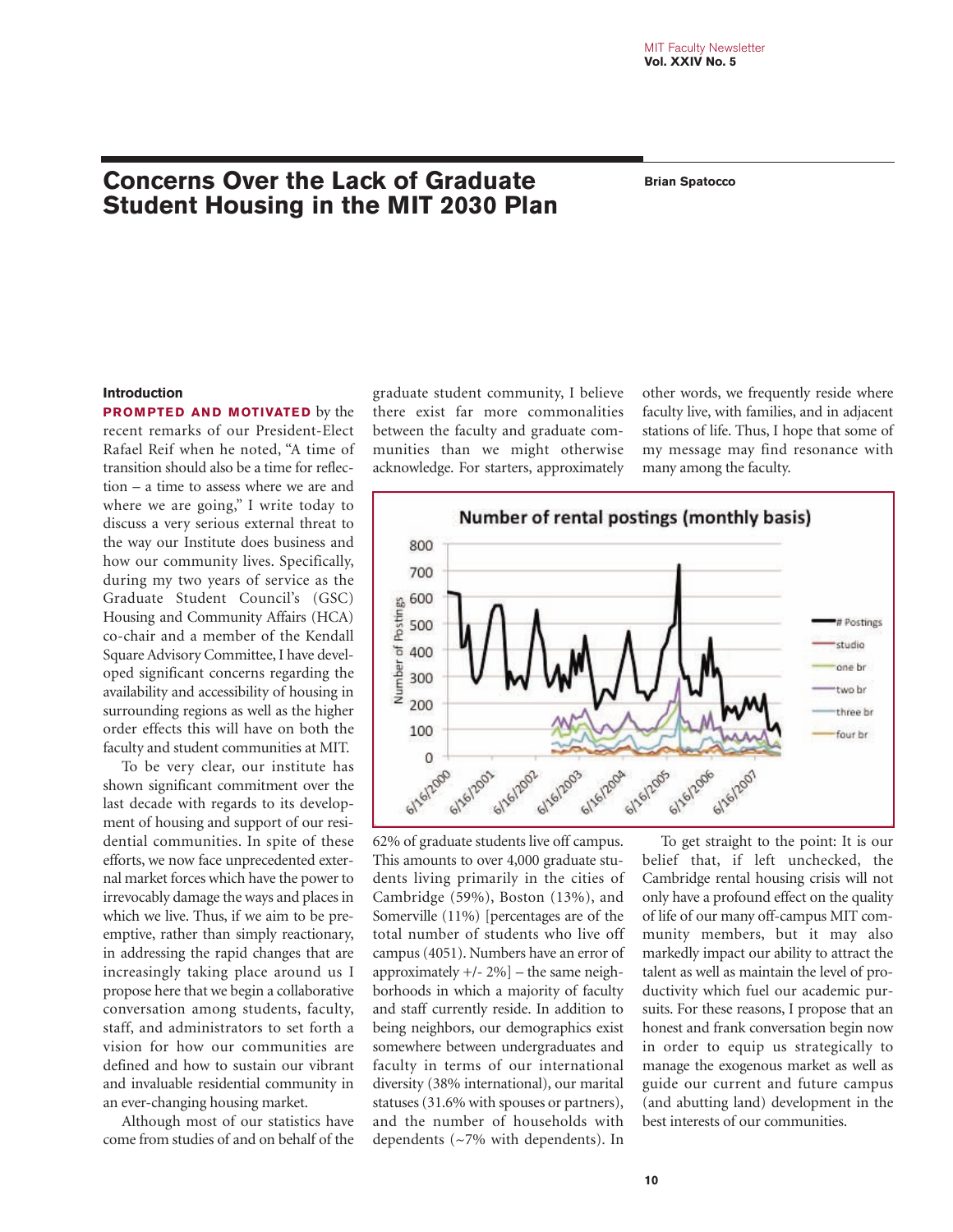#### **Understanding Off-Campus Housing**

There are some who might cringe at my use of the word "crisis," noting that the housing market is one which experiences different cycles and characteristic relaxation times than would the demand on other land resources for commercial or industrial uses. Though I would acknowledge that the housing market is indeed particularly complex and dependent on a number of inputs, I believe that all quantitative indicators available speak to an increasingly troubling trend: It is becoming nearly impossible to find, let alone afford, housing in the City of Cambridge. This issue of availability and affordability is poignantly demonstrated if we look at the aggregated listings of rentals in Cambridge and adjacent cities over the last seven years. The data, collected by the MIT Off-Campus Housing Office, shows a 75% decline in the average number of listings from a constant monthly sampling of the rental agencies in the area.



trying to attract to the City of Cambridge or MIT have little choice but to take up residence (and pay taxes) elsewhere. For comparison, the rental vacancy rates in Manhattan, and surrounding universities like Columbia and NYU, were hovering somewhere around 1.08% less than a year



This trend is reinforced if we look at the rental vacancy rates in the regions surrounding MIT. Specifically, over the last decade, we have witnessed one of the most precipitous declines in vacancy rates in the Northeast. While MIT and real estate developers have expanded enrollment and commercialized the lands ensconcing MIT, respectively, the housing market lagged seriously behind. We are now faced with a situation in which demand is rapidly outpacing supply and those who we've spent so much time and money ago. In other words, it is likely just as hard now to find an apartment in Cambridge as it is in Manhattan.

Unsurprisingly, with decreasing supply often comes increasing prices. If we normalize back to 2007 we can see the divergence between rent inflation in the immediate area (black and blue) and that of the surrounding three-state region of Boston-Brockton-Nashua as measured in the Bureau of Labor Statistics' CPI calculations (red).

If we then look at the real prices paid by graduate students as measured in the 2007 and 2011 Cost of Living (CoL) Surveys conducted by the Office of the Provost/Institutional Research and jointly funded by the Graduate Student Council and the Office of the Dean for Graduate Education, we can tease out specific increases experienced by various subgroups or for different types of housing.

From this we can see that rents for Single Off-Campus graduate students have increased an average of 4.23% per year over the last four years. This is significantly higher than the  $\sim$ 1% increases measured by the CPI data. As our Cost of Living and Off-Campus data sets are the most updated and complete publicly available housing data (and inform our Stipend Recommendation processes), we can say with a high degree of confidence that the development and gentrification of Cambridge has resulted in an environment that is not hospitable to a large proportion of our community. Thus, the discussion around whether one should use the word "crisis" is really a distraction from the quantifiable reality: Our community is increasingly unable to live in the vibrant nexus of technology and entrepreneurship that we have developed for them.

#### **Why should we care?**

I would assert that living next to one's place of work is not simply a luxury, but continued on next page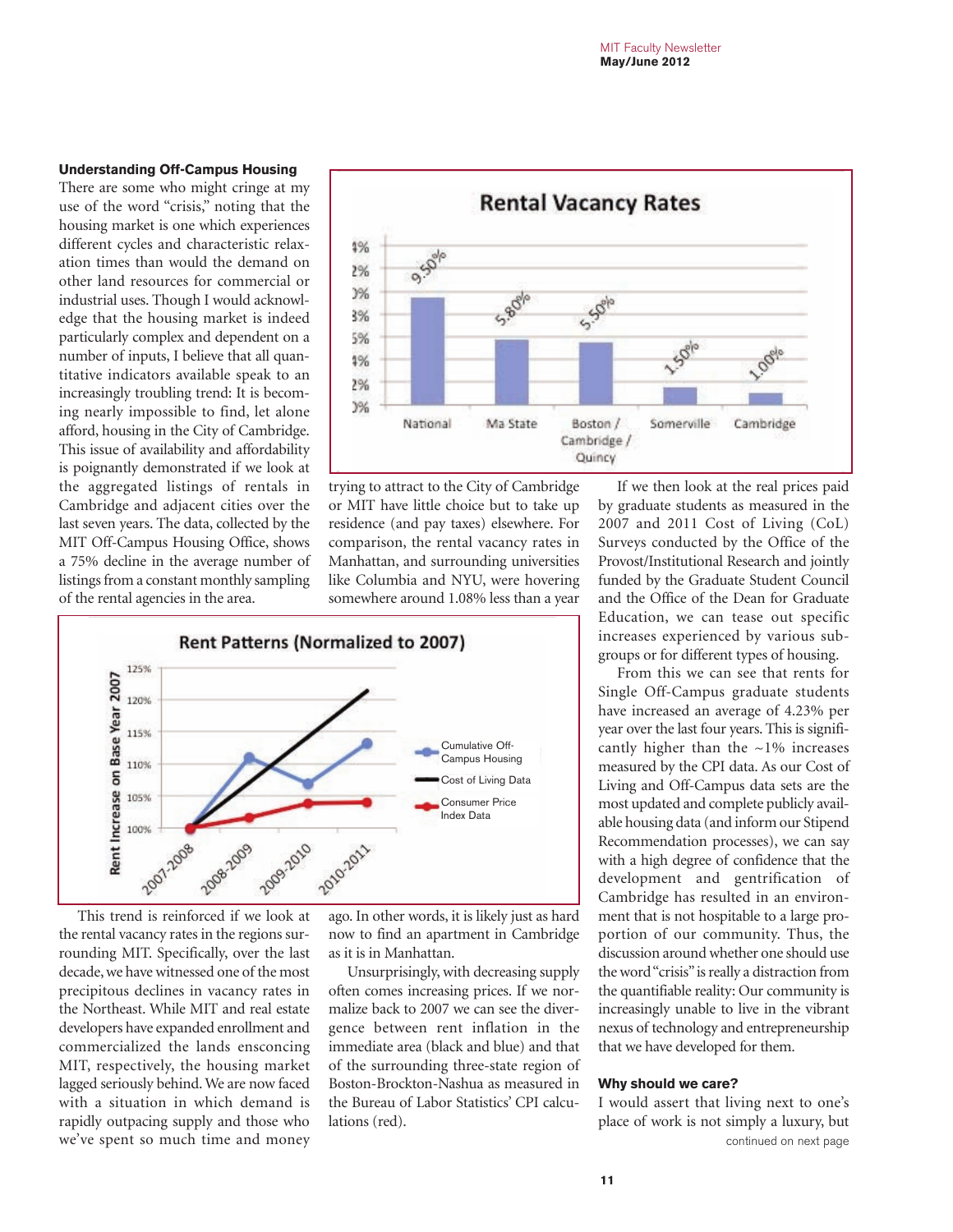#### **Graduate Student Housing and MIT 2030** Spatocco, from preceding page

critical to research productivity in many fields core to MITs portfolio, such as the life sciences. To the first point, we know from numerous studies that graduate students not only work late, but also return home by foot and most frequently alone (approximately  $> 80\%$  travel alone). The reason for this is that approximately 50% of graduates will depart from the lab after 7:00 PM, a time at which a vast majority of MBTA transportation options (Bus Lines 64, 68, and 85) connecting the surrounding neighborhoods shut down. Put simply, the nature and expectations of many community members' jobs – working late hours in the lab, office, design studio, etc. – is one which is not at all accommodated by the 9-to-5 infrastructure built for the nonacademic world. As a result, the ability to live a



order to tend to some cell culture or growth. Thus we need to ask ourselves: Do we really expect these students and faculty to commute from Arlington or Watertown several times in a night or are we okay with the increasing number of

Put simply, the nature and expectations of many community members' jobs  $-$  working late hours in the lab, office, design studio, etc.  $-$  is one which is not at all accommodated by the 9-to-5 infrastructure built for the nonacademic world. As a result, the ability to live a walking distance from campus is important to the safety, well-being, and quality of life of the graduate and faculty community.

walking distance from campus is important to the safety, well-being, and quality of life of the graduate and faculty community. In addition, the nature of research is changing to one in which research timelines are more fickle and demanding. If the NIH's expansion over the last decade is any indicator, we're likely conducting significantly more bio-related research at the Institute than we were several decades ago. With this fundamental shift in research focus has come a commensurate change in the way/times in which our population works. It is not unusual for graduates or young faculty to return to the lab after dinner repeatedly until sunrise in futons we've begun to see in our labs and offices?

A final point worth mentioning is the effect that increasing housing prices and decreasing availabilities may have upon MIT's competitiveness in attracting the best and brightest graduate students. First, we have to recognize the evolving expectations for housing which students are now carrying into their graduate school selection. Residences like Simmons and Maseeh Hall are excellent examples of how our drive to provide elegant, convenient, and fully equipped residences to undergraduates has grown in recent years, particularly in reference to the rest of our

undergraduate housing portfolio. Similarly, we have recognized this trend and our recent graduate housing stock (SP, Ashdown, Warehouse) reflects this changing sentiment. Thus, prior to entering, graduates are being increasingly courted and coddled by their undergraduate institutions and as a result are unsurprisingly looking for more than a run-down two-bedroom shack in Watertown.

On top of this, we also have to be conscious of the fact that the graduate population, like that of the faculty, is increasingly international. For these groups, the ability to acquire either oncampus housing or nearby off-campus housing is of extremely high priority, particularly for those with no experience in our country, let alone the skills to apartment hunt in the surrounding cities. As a result, both our incoming domestic as well as international communities place extremely high value on the ability to live comfortably and close to campus. A laissez-faire approach to off-campus housing will not help and may jeopardize our ability to attract and retain the great minds that have built our reputation and will hopefully advance our mission in the future.

#### **Conclusion**

It would be uncharacteristic of the GSC to conclude this piece only having pointed to the problem and having made a couple of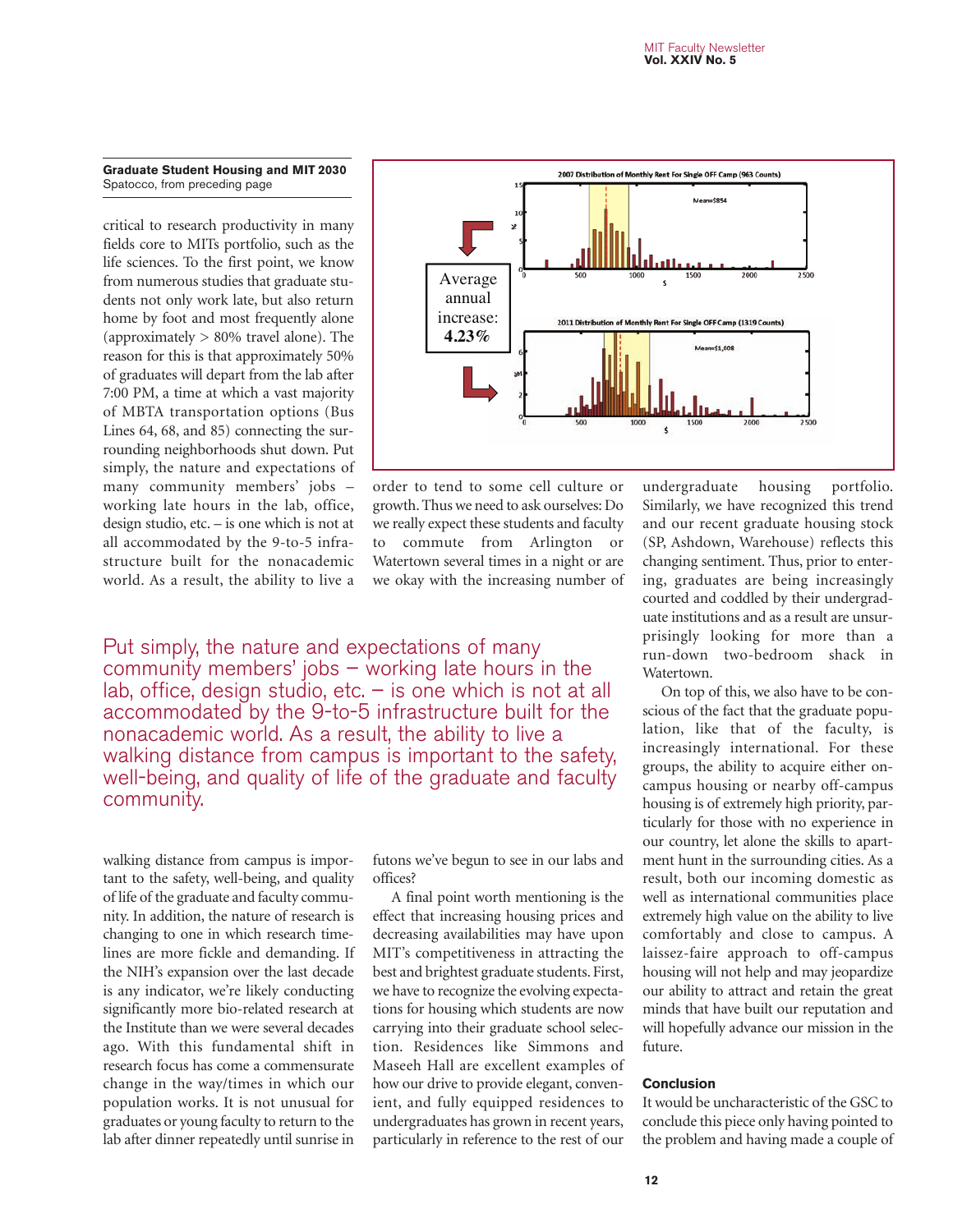concerned remarks. Instead, I write this today as a call to action. With the MIT 2030 framework being opened to community input, an unprecedented degree of undergraduate-graduate-faculty communication, and the transition to a new administration at the Institute, I would like to end by calling upon the leaders of the student, faculty, staff, and administrators to begin candid and public discussions on what their vision for a residential community welcoming to the academic looks like and how we can work together to most effectively address the unprecedented external influences raised in this article. There is no better juncture than now to begin engaging both existing structures (e.g., ODGE/DSL, Institute Committees, Facilities) as well as potentially developing new bodies which further mobilize our members at a more grassroots level. Specifically, I propose the formation of a Student-Faculty-Administration working group whose charge would be to propose a vision for off-campus communities and outline

actions to guide us in this uncertain and unkind market. Though this won't be easy, no MIT-worthy challenge ever is. If, indeed, our greatest common strength is in our inspired experimentalism, then I see no reason why, in this case, we should shy away from the great living lab that is MIT.  $\sim$ 

**Brian Spatocco** is a third-year graduate student in Materials Science and is the President of the Graduate Student Council (spatocco@mit.edu).

# MIT. Numbers **From the 2012 Senior Survey**

#### **As you think about your future, how important is each of the following to you?**

*(sorted in descending order by sum of 'Very important' and 'Essential')* 

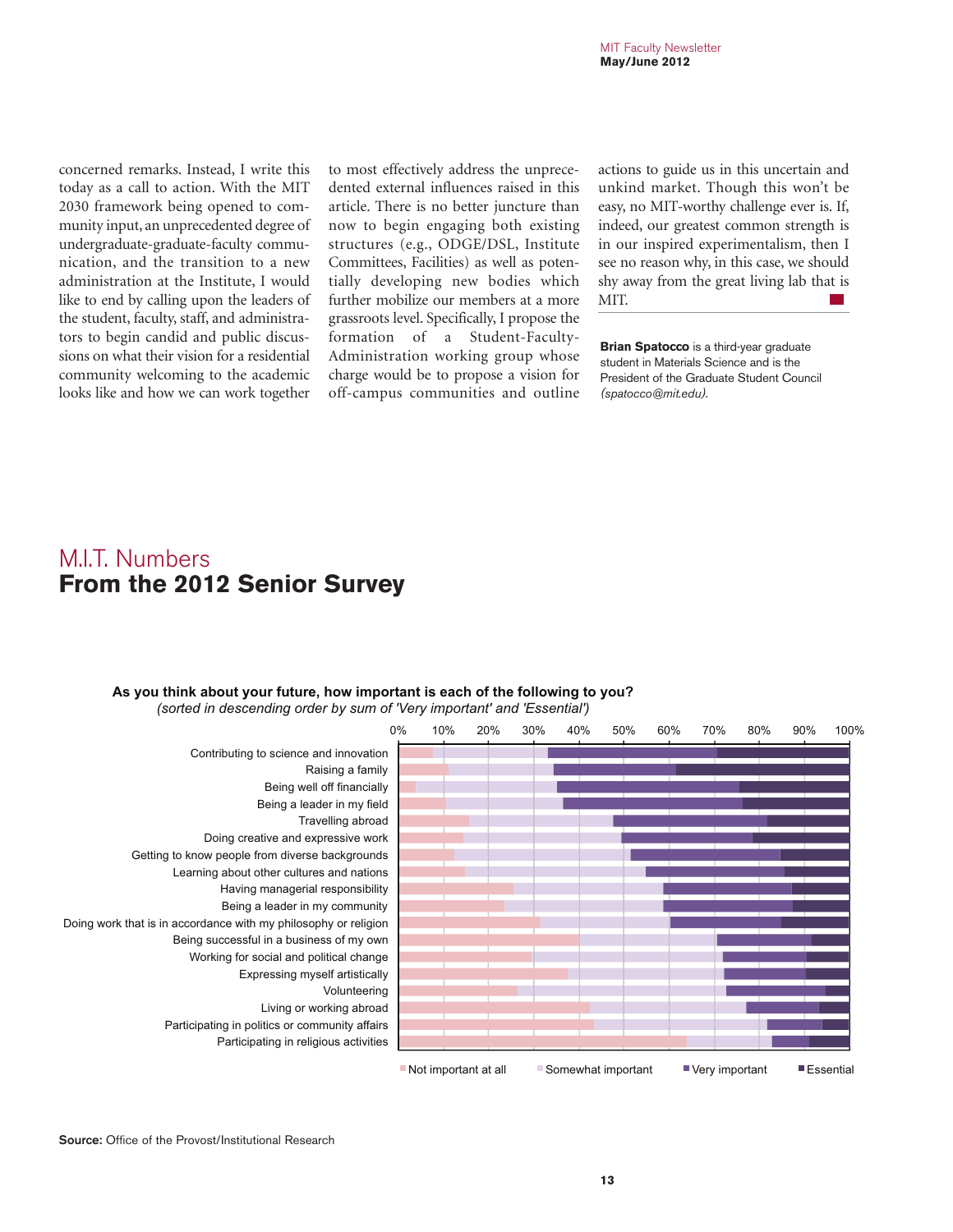**Highlights from the 2012 Senior Survey** continued from page 1

#### **Satisfaction**

• 88% of students reported being generally or very satisfied with their overall undergraduate education, slightly lower than in 2010. The chart below shows the results for this question by year.

• When asked about the quality of campus services and facilities, 95% or more of students said that they were satisfied with athletic facilities, classrooms, library facilities and resources, and laboratory facilities and equipment. Students reported being least satisfied with food services (36% were generally or very satisfied), followed by the administration's responsiveness to student concerns (50% were generally or very satisfied).

#### **Skills and Abilities**

• Students were asked to evaluate how much MIT had contributed to their knowledge, skills, and personal development in a variety of areas. They responded on a four-point scale: Very little or none, Some, Quite a bit, and Very much. This is a different scale than was used in prior years.



- In terms of the quality of the academic experience, 92% of seniors said that they were satisfied with opportunities to participate in research with faculty, 90% were satisfied with the out-of-class availability of faculty, and 93% with the overall quality of instruction. Satisfaction with academic advising received the lowest ratings in this group of questions, with 56% reporting they are generally or very satisfied. Seniors reported higher satisfaction with the quality of advising within their majors: 69% said they were generally or very satisfied.
- 82% of seniors reported that they were generally or very satisfied with their major(s).

#### **Campus Life**

- When asked their level of satisfaction with various aspects of campus life, the three highest-rated categories were the level of intellectual excitement on campus (96% generally or very satisfied), the feeling of security on campus (96%), and the opportunities to participate in intramural and other recreational athletics (96%).
- The lowest-rated categories were student government (44% generally or very satisfied), the sense of community on campus (70%), and the social life on campus (81%).
- The five top-rated areas were: Understanding and using quantitative reasoning; Thinking critically; Thinking analytically and logically; Understanding yourself: Abilities, interests, limitations, personality; and Ability to learn on your own.
- The five lowest-rated areas were: Reading or speaking a foreign language; Critical appreciation of art, music, literature, and drama; Placing current problems in historical/cultural/philosophical perspective; Writing clearly and effectively; and Constructively resolving interpersonal conflicts.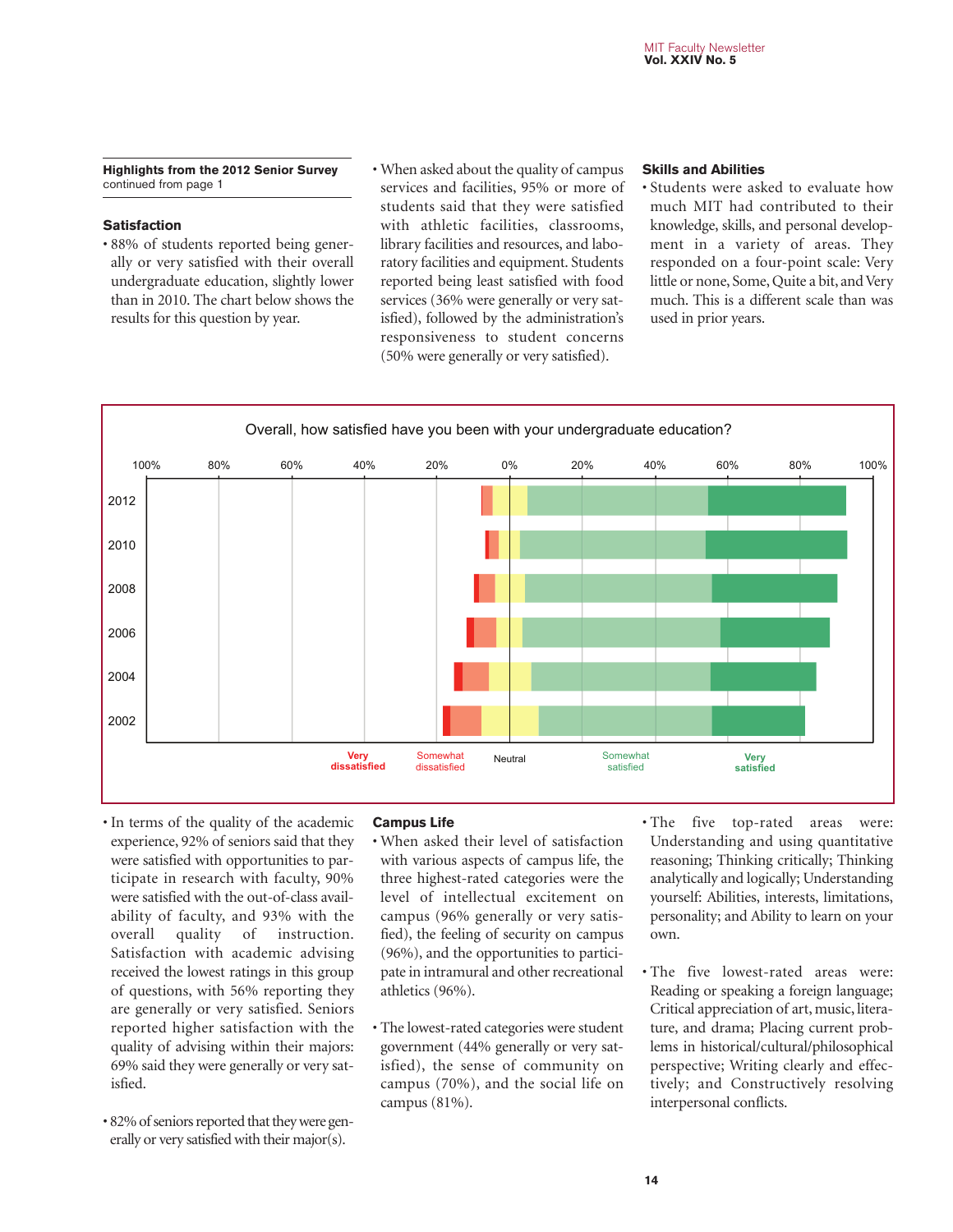#### **Activities**

- 88% of seniors reported having done research with a faculty member during their time at MIT.
- 37% of students indicated that paying for their education had a considerable or severe impact on their family, down from 39% in 2010.
- The statements that received the lowest levels of agreement were: I measure success by my GPA; I measure my success by my leadership roles in



- 70% had an internship in the U.S. and 30% had an internship abroad.
- The most popular extracurricular activities were miscellaneous student organizations and clubs (64% reported participating), volunteer service (43%), and intramural athletics (39%). When asked if they held leadership roles in any of these extracurricular organizations, nearly half of seniors responded that they had held a leadership role in one of the many "other" student organizations or clubs.
- 75% of students agreed or strongly agreed that they were able to find a balance between academic work and extracurricular activities, up from 72% in 2010.

#### **Finances**

• 58% of seniors reported that they did not personally borrow any money to finance their undergraduate education, up from 46% in 2010.

• When asked which activities they had to pass on due to a lack of money, nearly half of the respondents said they had to forego non-paying research or internship opportunities.

#### **MIT-only Questions**

- While the majority of the survey was part of a survey administered in concert with our peers, several questions at the end were MIT-specific questions and asked students about their sense of self, their aspirations, and more skills and abilities questions. A full list of these questions can be found at the end of the aforementioned overall results document.
- Students agreed most strongly with the following statements: I have friends at MIT with whom I can talk if something is bothering me; I am a capable student, at least on an equal plane with others; and I have a support network at home with whom I can talk if something is bothering me.

extracurricular activities; and I measure my success by my ability to stand out among my peers.

• Students were asked how well their undergraduate experience prepared them to perform a variety of tasks on a scale of Very poorly to Very well. The task that received the highest ratings was: Deliver on all elements of a difficult job or project you agreed to do within the accepted time frame (67% saying More than adequately or Very well). The task with the lowest rating was Start a company (15% saying More than adequately or Very well).

The Senior Survey was created and conducted by the Office of the Provost/Institutional Research. Text for this article was also provided by them. MIT is currently surveying the parents of MIT students about their perception of their child's experience at MIT.